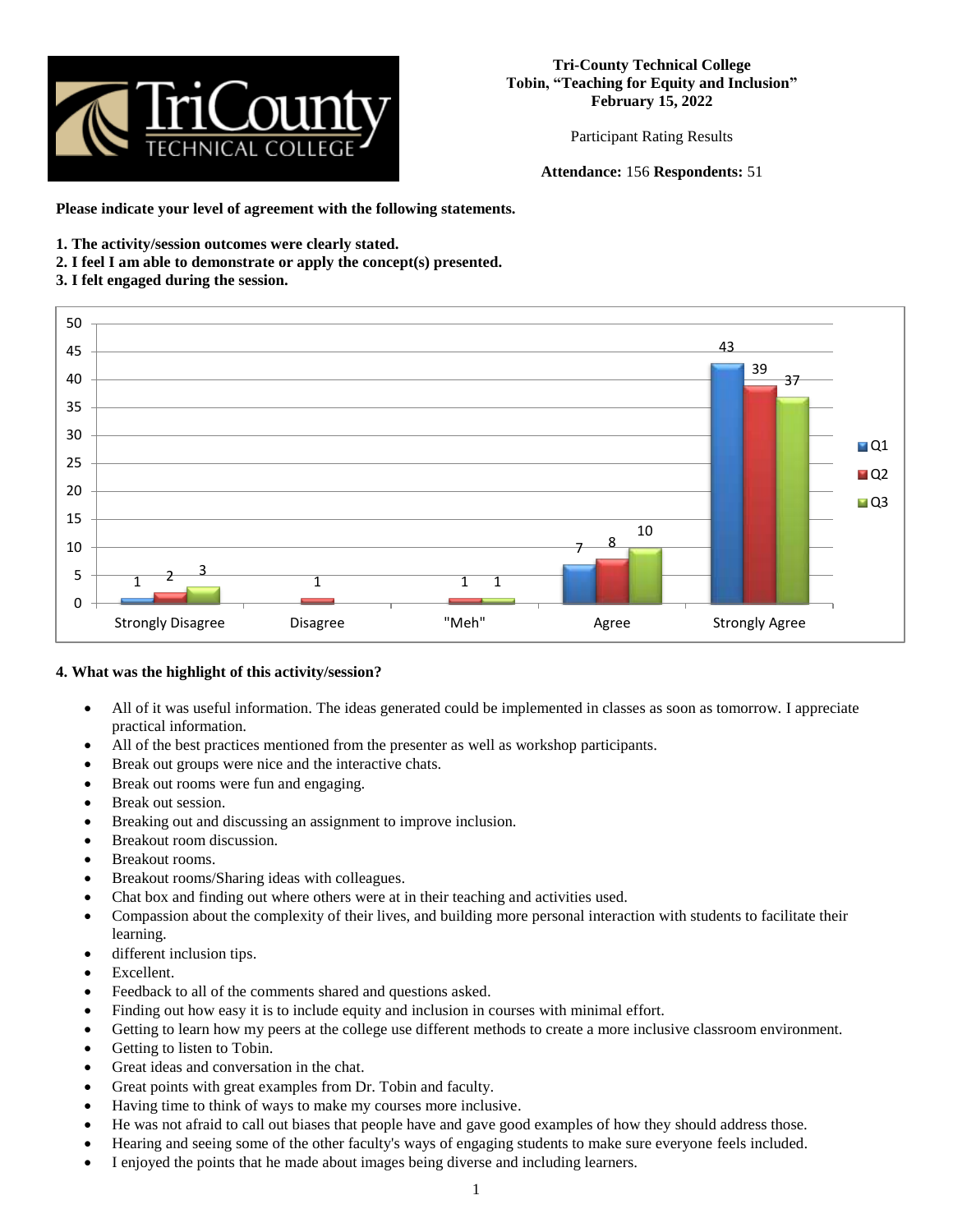- I feel seen/validated in a way that other learning design speakers have not managed.
- Identifying different ways to include students based on areas other than just a student, identifying barriers to inclusion.
- It was ALL great!
- Learning all the different ways to maintain an interactive classroom. I especially like not lecturing for more than 10 mins at a time to allow for student activities.
- Learning new strategies to be inclusive for all students.
- Listening to Dr. Tobin always makes me happy because he provides information that is useful, genuine, tangible, and realistic for any level of instructor to process and follow!
- Loved that it was interactive.
- Loved the candid-ness!!!
- Many highlights and confirmation of what students need and can be implemented. For example: learning students names. Small lectures with feedback, no stakes assessments, etc.
- No barriers!
- not sure
- Nothing in particular
- Options on how to participate. Very informative with practical uses of information provided.
- Real opportunities for application. Not just buzz words or content that fail to apply.
- Real suggestions that I can use in the classroom.
- Sharing ideas with participants.
- That it was on Zoom.
- The breakout and call and response activities, coupled with the voice and pacing of the presenter.
- the breakout session.
- The breakout session.
- The highlight throughout the session was the ideas suggested by the facilitator and participants for better teaching.
- The images
- The interaction with my colleagues.
- The presentation and breakout rooms and the chat were all helpful and engaging.
- This was real and practical.
- Tom is a phenomenal speaker and fostered a very engaged, active discussion.
- Watching the Chat for different instructor opinions on the topics.
- We learned things about UDL and were able to share our own experiences.

## **5. What recommendations would you make to improve this activity/session?**

- Allow people (a method to know how) to check their sound, etc. I had to reboot to get my sound to work properly so I missed several minutes.
- Build in a follow up activity regarding the assignments presented in the breakout groups, and how their process improvement plan went.
- Engagement suggestions.
- Examples.
- Excellent.
- Have us actually critique handed in actually used classroom activity worksheets or activities. This gave ideas but not the force of why a worksheet without directions written in times new roman with little space to put answers is hard for students.
- I can't think of any, I thought the presentation was well put together.
- I don't feel like I have a clear picture of what his purpose was for me to take away. I don't think We reached the objective.
- I have zero complaints other than wishing it could have been even longer!
- I really thought it was great. I like that you broke us out into departments—that was much easier for conversations. Please do that again.
- In person.
- It was great—make it required and offer more! Pull in TCTC people, etc.  $\odot$
- Maybe show some slides and examples. Show the two person quiz. It was hard to write all of that down.
- Maybe some more practical applications.
- Model how to make an activity more inclusive as a group or identify how an assignment is not inclusive.
- More sharing specific examples.
- No recommendations, everything was great! Thanks Tom!
- None at this time, except that an a afternoon session would be better for me.
- None. Great job!
- None. He was awesome!
- None. Tom did a great job with examples and keeping everyone engaged.